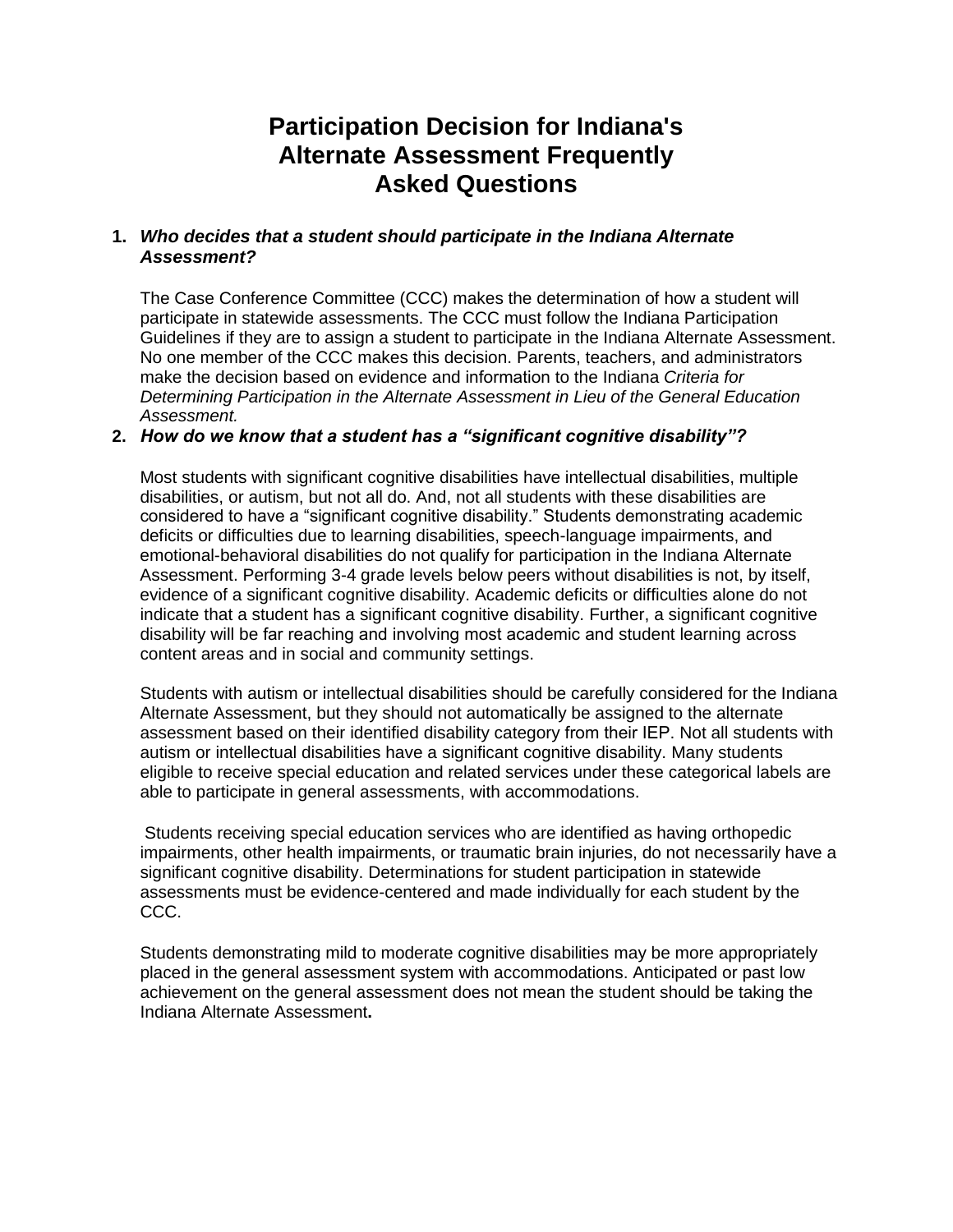## **3.** *How do I know if the Indiana Alternate Assessment is appropriate for an ELL with an Individual Education Plan (IEP) whose language proficiency makes it difficult to assess content knowledge and skills?*

An ELL should be considered for the alternate assessment if (a) his/her intellectual functioning indicates a significant cognitive disability using assessments in his/her home language as appropriate, and (b) he/she meets the other participation guidelines for the Indiana Alternate Assessment. Assessments of adaptive behavior and communication should take into account linguistic and sociocultural factors for valid interpretation of these assessments, alongside the information on goals and instruction in the student's IEP used to determine what may or may not be a significant cognitive disability. If an ELL with an IEP does not meet the criteria for the alternate assessment, he/she should take the general assessment with accommodations as appropriate.

## **4.** *Why is it important to indicate that a student, participating in the Indiana Alternate Assessment, is receiving instruction on content linked to the Indiana Academic Standards (Content Connectors) and that his/her performance is measured against alternate achievement standards?*

The decision to align a student's academic program to the Content Connectors that are linked to the Indiana Academic Standards and participation in the Indiana Alternate Assessment limits a student's direct contact with their learning opportunities in the Indiana Academic Standards for the grade level in which he/she is enrolled. This limited or modified exposure to the grade level standards may have significant impact on academic outcomes and post-secondary opportunities.

## **5.** *What if it is not possible to assess a student because the student does not appear to have a mode of communication?*

All attempts should be made to find a route of communication with the student as soon as he or she is enrolled. If various approaches and technologies do not appear to demonstrate a route of communication, then consider that all behavior the student exhibits is a form of communication, and use this as the starting point. An important element in assessing all students is a focus on communicative competency as the base for student access to the Indiana Academic Standards. Best practice would indicate that students should enter Kindergarten with a communication system that allows them to demonstrate an understanding of academic concepts prior to entering the third grade. However, with or without a communication system, students must still participate in the Indiana Alternate Assessment.

#### **6.** *If a student has been tested in the past on an alternate assessment, but the current CCC determines that the student does not meet the Indiana Participation Guidelines, can the student be assigned to the general assessment?*

Yes. The CCC must ensure that the student receives appropriate instruction on the Indiana Academic Standards and participates in the required general assessments for the student's current grade level with or without accommodations.